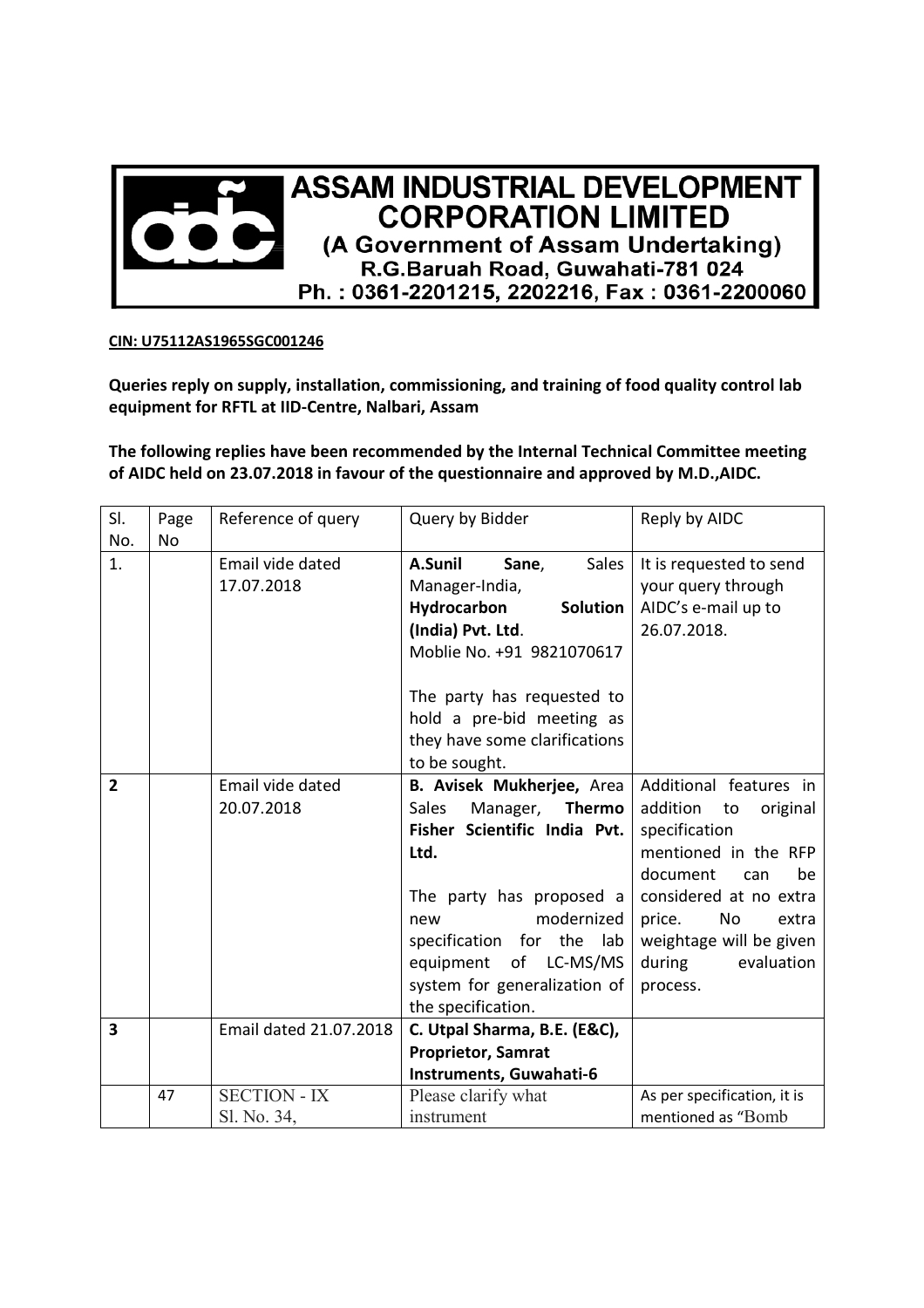|    | Requirement is for<br>Bomb<br>Calorimeter, however<br>specification mentioned<br>are<br>of Colorimeter                                                                                                                                  | you will require? If you need<br>Bomb Calorimeter; please<br>share the specs of Bomb<br>Calorimeter.                                                                                                                                                    | Calorimeter"                                                                                                                                                                                                                             |
|----|-----------------------------------------------------------------------------------------------------------------------------------------------------------------------------------------------------------------------------------------|---------------------------------------------------------------------------------------------------------------------------------------------------------------------------------------------------------------------------------------------------------|------------------------------------------------------------------------------------------------------------------------------------------------------------------------------------------------------------------------------------------|
| 25 | <b>SECTION - III</b><br>Payment Terms: 100%<br>payment will be made<br>successful<br>on<br>installation& trials<br>of machineries &<br>equipment's<br>manufactured in<br>India and quoted in<br><b>INR</b>                              | We request to accept the<br>condition as 30% in<br>Advance, 50% delivery and<br>20% after installation.                                                                                                                                                 | Payment will be released<br>as per RFP document.                                                                                                                                                                                         |
| 25 | <b>SECTION - III</b><br>For<br>equipment's<br>imported from foreign<br>country 100% of the<br>price of the equipment<br>shipped shall be paid<br>through irrevocable<br>letter of credit                                                | Can we submit Bid in<br>multiple currency? E.g High<br>End instruments like ICP-<br>MS,<br>LCMS, GCMS and HPTLC<br>etc are imported from foreign<br>Countries. We expect AIDC<br>to<br>open LC $(100\%)$ for<br>imported<br>instruments? Please confirm | Indian<br>No,<br>only<br>in<br>Currency<br>as<br>per<br>"instruction to Bidders"<br>Clause No 1.15 in the RFP<br>document.<br>equipments<br>For<br>imported from foreign<br>country, Clause No 4.1<br>of Section III will be<br>applied. |
| 8  | <b>INTRODUCTION</b><br>1.3 Brief description of<br>the<br><b>Bidding Process:</b><br>1.3.1:<br>$\dots$ Bidder",<br>which expression shall,<br>unless repugnant to the<br>context,<br>include<br>the<br>members of the Joint<br>Venture' | Can JV submit a Bid?                                                                                                                                                                                                                                    | Clauuse no 1.3.1 of "Brief<br>description of the<br>bidding process "will be<br>applicable.                                                                                                                                              |
| 5  | <b>NIT</b><br>The<br>Bid<br>of<br>cost<br>and<br>the<br>Document<br><b>Earnest Money Deposit</b><br>(EMD)                                                                                                                               | If one of the member of JV is<br>SSI registered manufacturer<br>for most of the equipment's.<br>As per Govt. of India,<br>MSME rules, whether JV                                                                                                        | Only SSI units registered<br>with NSIC will get<br>benefits as per<br>F.No.22(1)/2003/EP&M<br>dtd. 29.07.2003.                                                                                                                           |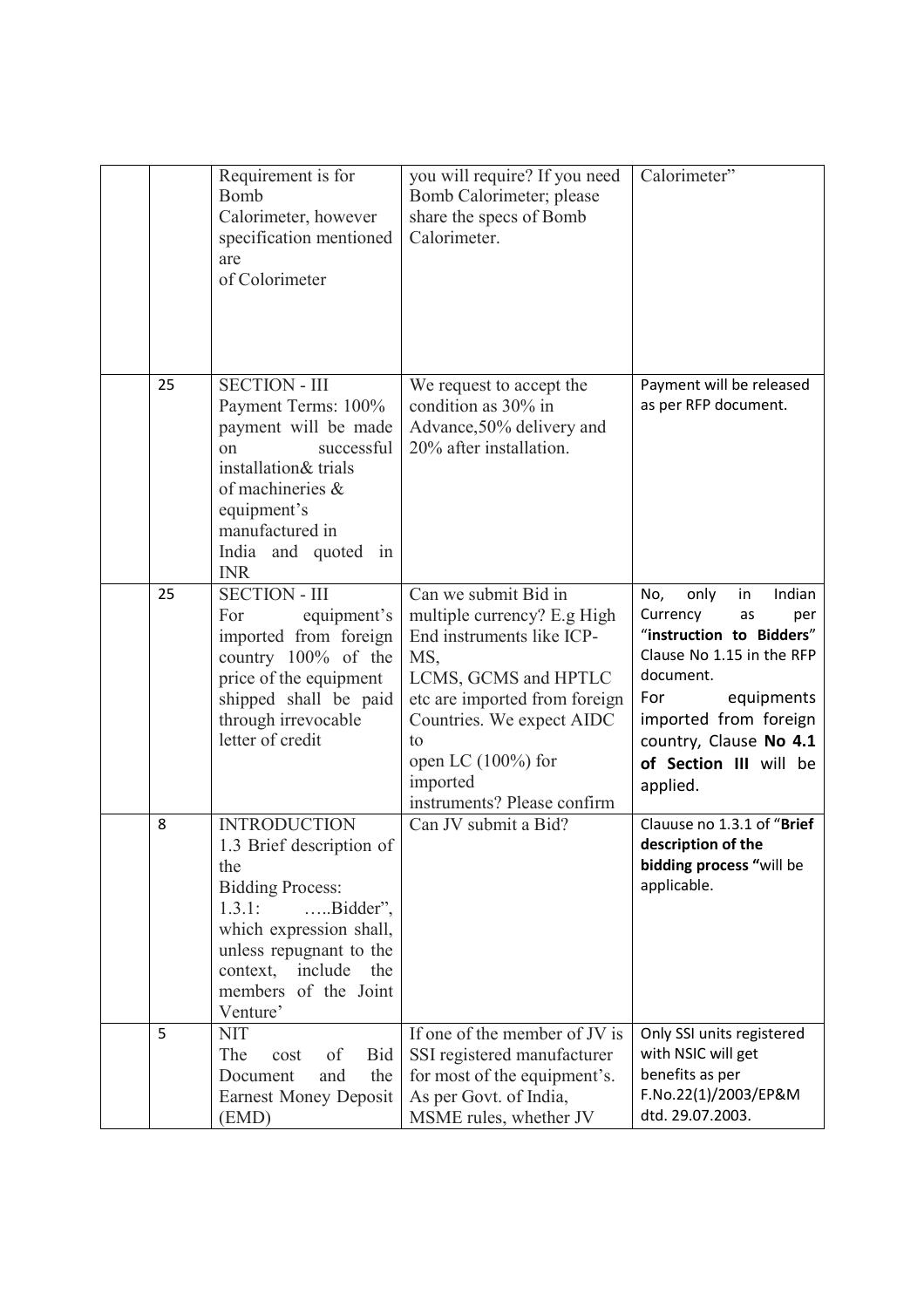|    |                                                                                                                                                                                                                                                  | will be exempted from<br>Tender Fee and EMD?<br>Please clarify.                                                                                                                                                                                                                                                                                                             |                                                                                                                                                                                                                                                                                                                                                                    |
|----|--------------------------------------------------------------------------------------------------------------------------------------------------------------------------------------------------------------------------------------------------|-----------------------------------------------------------------------------------------------------------------------------------------------------------------------------------------------------------------------------------------------------------------------------------------------------------------------------------------------------------------------------|--------------------------------------------------------------------------------------------------------------------------------------------------------------------------------------------------------------------------------------------------------------------------------------------------------------------------------------------------------------------|
| 10 | <b>SECTION II</b><br><b>INSTRUCTIONS TO</b><br><b>BIDDERS</b><br>Scope of Bid: Space,<br>power point, etc<br>as<br>required<br>for<br>equipment's<br>will<br>be<br>provided by AIDC.                                                             | We believe AIDC will<br>provide with Laboratory<br>Furniture. Please confirm.<br>Please share the design of the<br>Lab                                                                                                                                                                                                                                                      | Please refer to Section-II<br>Instruction to bidder's<br>clause no 3.15. Layout<br>Plan of (G+1) is shared by<br>AIDC.                                                                                                                                                                                                                                             |
| 10 | <b>SECTION II</b><br><b>INSTRUCTIONS TO</b><br><b>BIDDERS</b><br>Scope of Bid:<br>Water required for Lab<br>also<br>for<br>and<br>other<br>domestic requirements<br>will<br>be<br>met<br>from<br>borewells / existing<br>supply in the premises. | We expect AIDC will<br>provide<br>Water facility as per the<br>requirement of Instruments.<br>Thus eliminating CIVIL<br>works<br>from the scope.                                                                                                                                                                                                                            | Yes, AIDC will provide<br>necessary water and<br>power as per provision of<br>RFP.                                                                                                                                                                                                                                                                                 |
|    |                                                                                                                                                                                                                                                  | Since equipments like ICP,<br>LCMS, GCMS and HPTLC<br>are<br>high end equipments and<br>comprise of majority of the<br>cost<br>of the package, need proper<br>assessment to offer the best<br>option, so please provide<br>some<br>more time and extend the last<br>date of submission by 10<br>days<br>and also request for a pre-bid<br>Meeting before bid<br>submission. | Extension for submission<br>of bid is not possible.<br>As Tenders are invited<br>line<br>through<br>on<br>$e-$<br>procurement system of<br>Govt. of Assam i.e.<br>www.assamtenders.go<br>from<br>eligible<br>v.in<br>There<br>bidders.<br>i <sub>S</sub><br>a<br>provision for receiving<br><b>AIDC</b><br>queries<br>at<br>through e-mail to<br>aidcltd@gmail.com |
| 11 | <b>SECTION II</b><br><b>INSTRUCTIONS TO</b><br><b>BIDDERS</b><br>1.15 The rates quoted<br>for each item shall be<br>in Indian Rupees only.<br>The rates Should be<br>quoted in Total of basic<br>price of each lab                               | In the BOQ, you have only<br>individual Sensors line item.<br>The BOQ does not have<br>provisions for Training,<br>Installation, etc. Request to<br>clarify<br>We expect basic furniture<br>will<br>be provided by AIDC at the                                                                                                                                              | The successful bidder will<br>be responsible for giving<br>training to staff engaged<br>at IID-Centre, Nalbari<br>regarding lab<br>equipments.<br>AIDC will not provide<br>required modular<br>furniture, table etc. for                                                                                                                                           |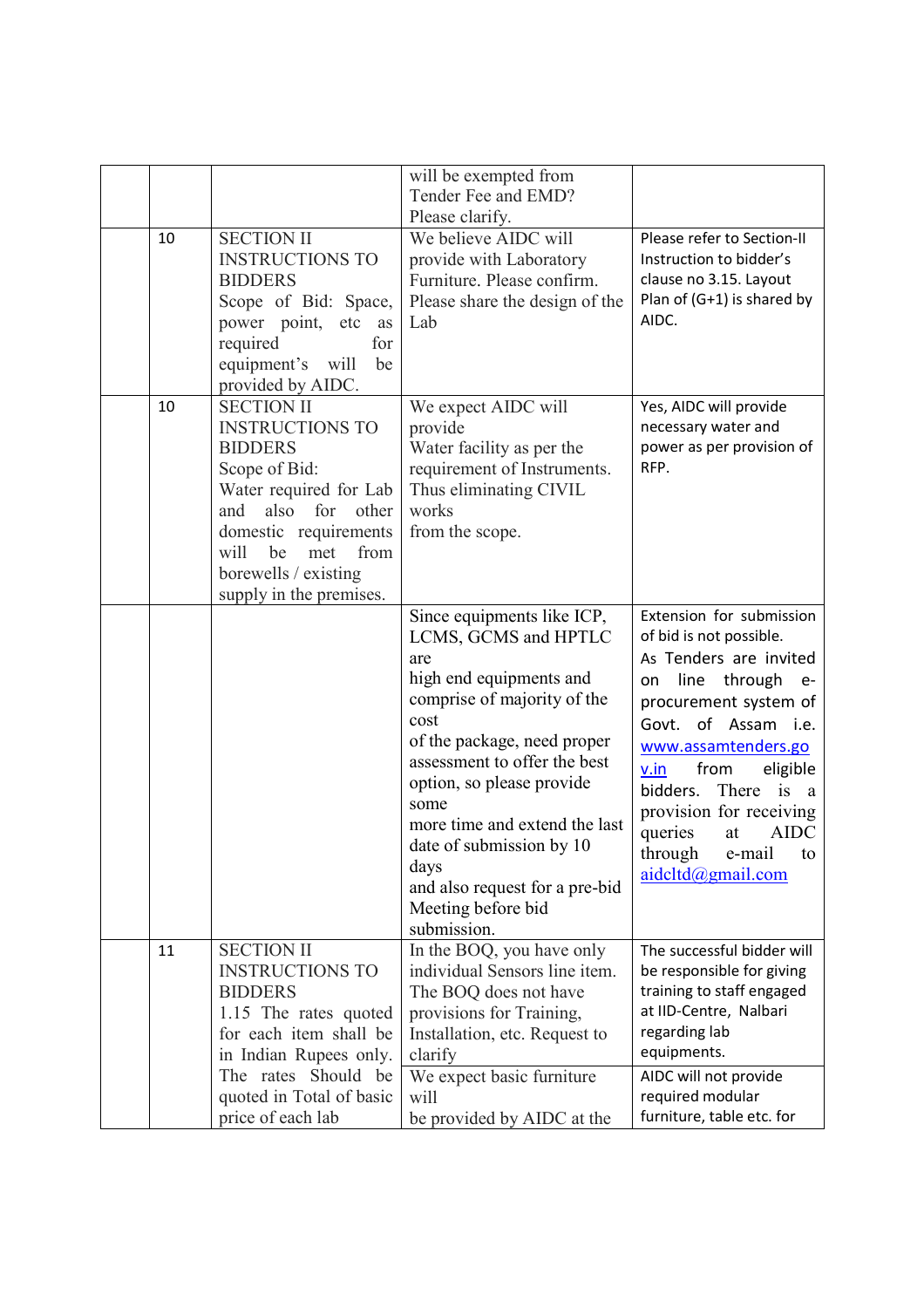| GST.<br>equipment,        | LAB. Bidder scope involves    | the lab equipment.         |
|---------------------------|-------------------------------|----------------------------|
| Freight & Forwarding,     | furniture for specific        |                            |
| Insurance, Installation,  | Instruments. Please Clarify   |                            |
| Training<br>cost,         | AMC for 5 year should be      | It is included in the BOQ. |
| necessary modular         | extra in BOQ, please clarify  |                            |
| table $\&$ furniture for  | Consumables and Spares for    | It is also included.       |
| lab equipments,           | 5                             |                            |
| annual maintenance        | years will add huge cost at   |                            |
| contract of<br>Lab        | the                           |                            |
| equipments items          | beginning. Request AIDC to    |                            |
| including consumable      | split the Consumables and     |                            |
| and spares sufficient     | Spares at actuals every year. |                            |
| for 5 (five) years and    |                               |                            |
| any other probable        |                               |                            |
| cost, if any for required |                               |                            |
| of<br>Numbers<br>lab      |                               |                            |
| be<br>equipments to       |                               |                            |
| supplied<br>the<br>by     |                               |                            |
| Bidders.                  |                               |                            |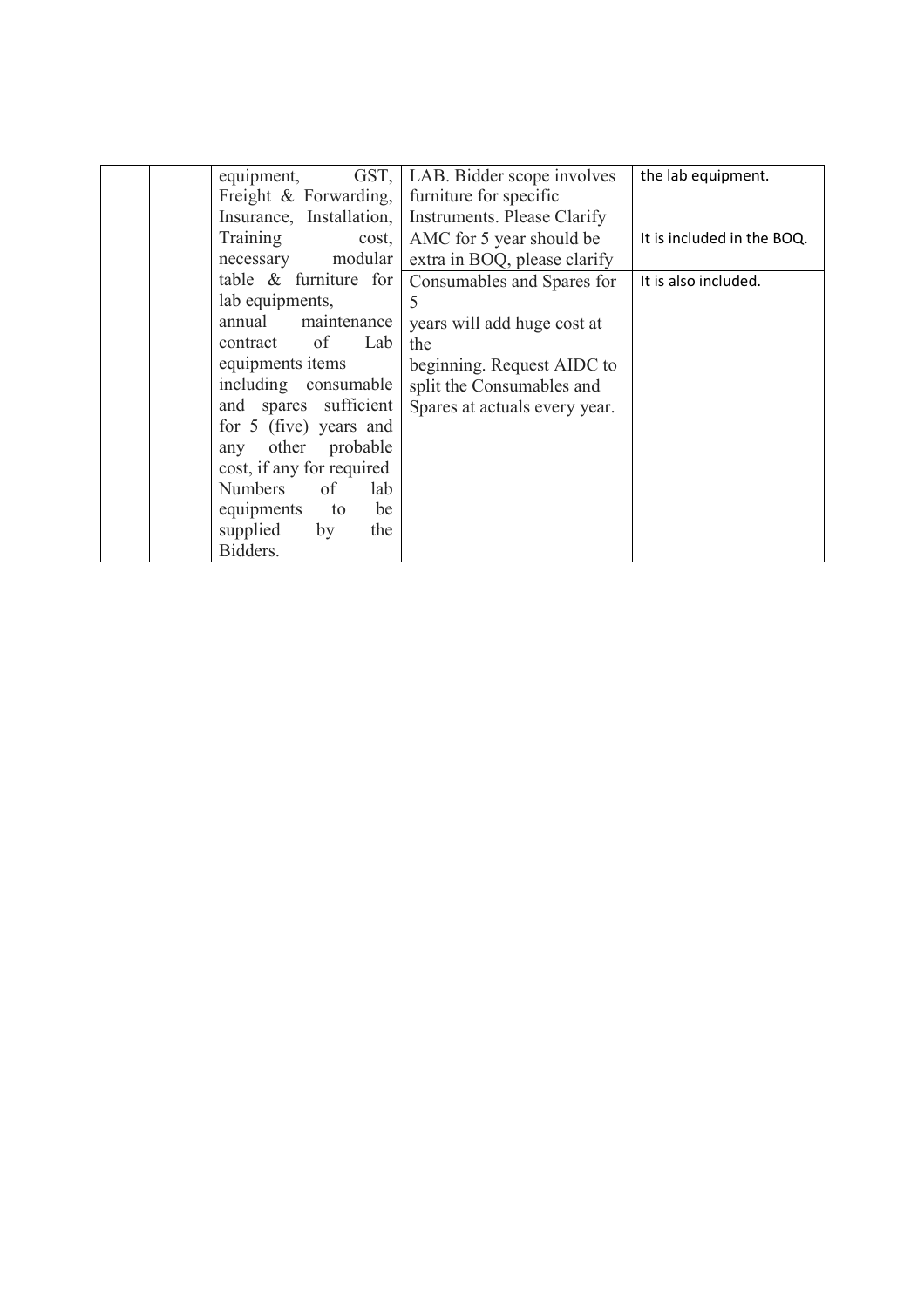